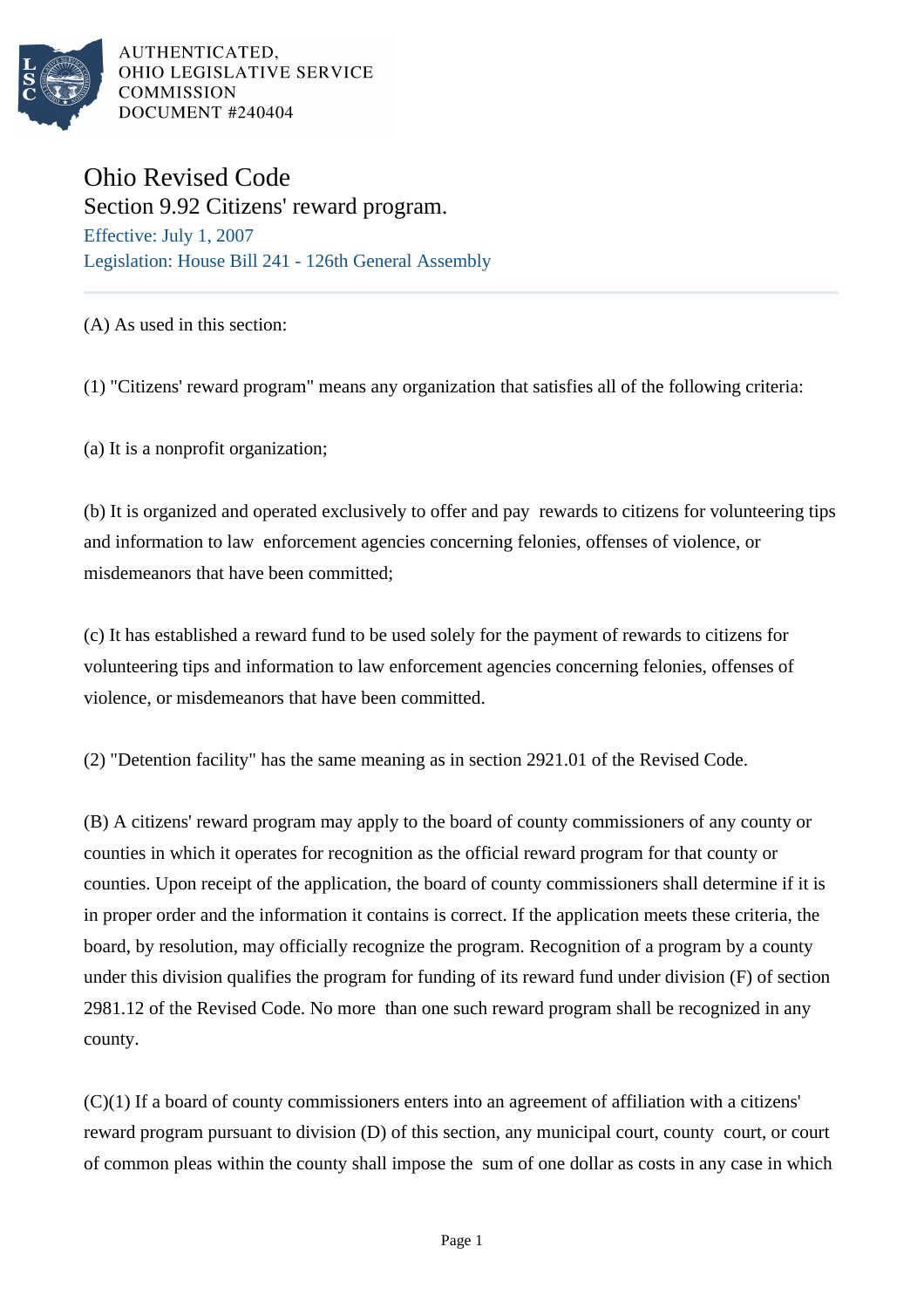

AUTHENTICATED. OHIO LEGISLATIVE SERVICE **COMMISSION** DOCUMENT #240404

a person is convicted of or pleads guilty to any offense other than a traffic offense. This one dollar additional court costs is in addition to any other court costs that the court is required by law to impose upon the offender, and, the court shall impose the one dollar additional court costs as long as the agreement of affiliation remains in effect, but the court, in the court's discretion, may remit this one dollar additional court costs to the offender. The clerk of each court shall transmit all such moneys collected during a month on or before the twentieth day of the following month to the affiliated citizens' reward program.

(2) No person shall be placed or held in a detention facility for failing to pay the additional one dollar court costs that are required to be paid by division  $(C)(1)$  of this section.

(3) A citizens' reward program receiving funds pursuant to division (C)(1) of this section may use the funds for any purpose described in division  $(A)(1)(b)$  or (c) of this section.

(D)(1) Any citizens' reward program that is recognized under division (B) of this section may enter into a written agreement of affiliation with a board of county commissioners in the county in which the program operates. Agreements of affiliation executed pursuant to this division shall be valid for two years and may be renewed. The agreements shall do all of the following:

(a) Specify the relationship between the citizens' reward program, the county, and law enforcement agencies in the county;

(b) Specify that the citizens' reward program shall account annually to the board of county commissioners for all funds raised by the organization from all sources and all funds expended by the organization for any purpose;

(c) Allow the citizens' reward program to itemize the sources of funds raised without referring to the name of the source;

(d) Prohibit the citizens' reward program from divulging the identity of any person to whom a reward was paid.

(2) In every county in which the board of county commissioners approves of an agreement of